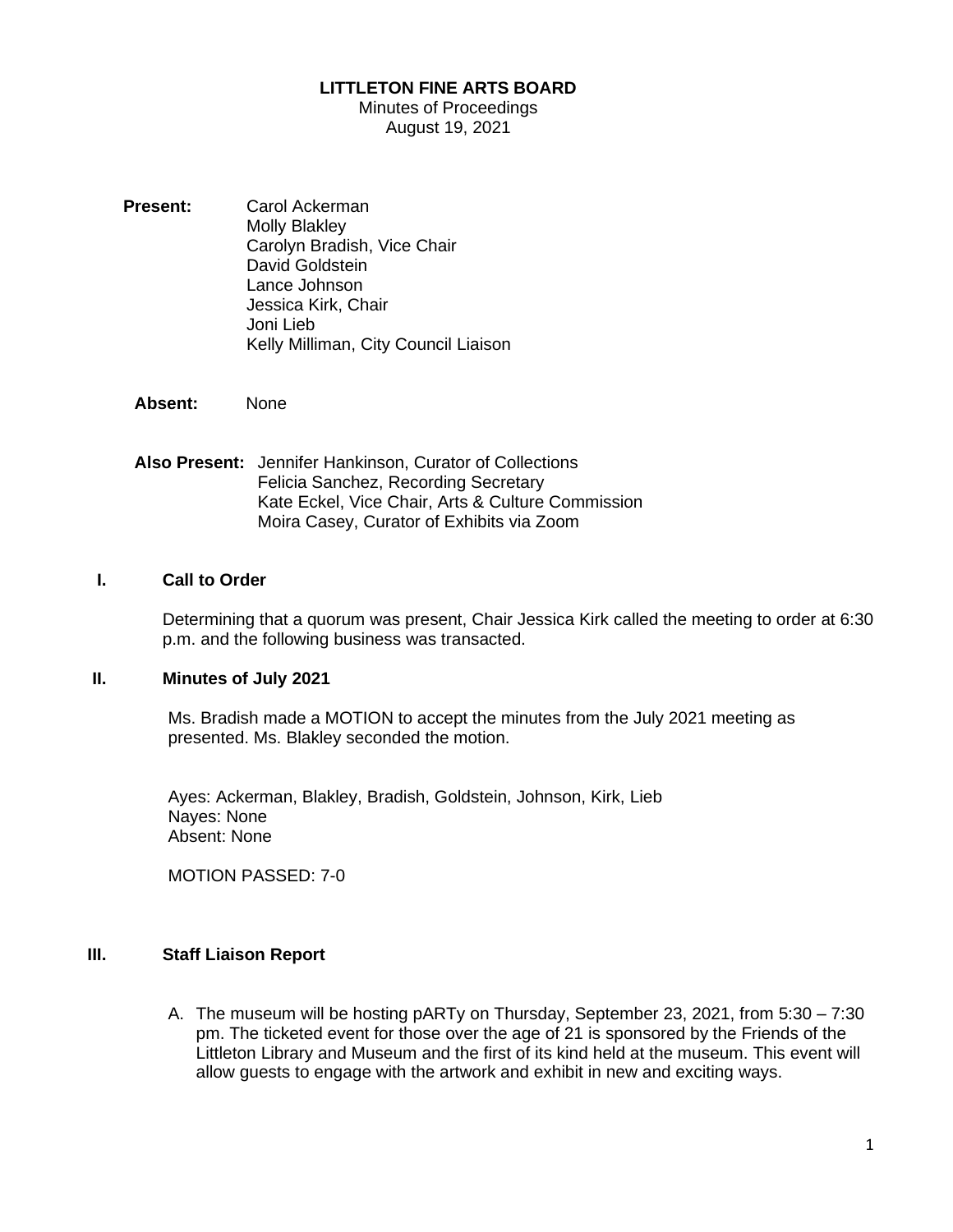- a. The event will be centered around the *Print Renaissance: Mid-century Masters of American Printmaking* exhibit from the University of Colorado Boulder which will run from September 24, 2021, through October 16, 2021.
- B. The Fine Arts budget was reviewed and still in the black for everything. The \$3,000 check for the artist in residence Michelle Lamb for her assistance with the "Open Door" community art project will be going out soon.
- C. The conservation of the RTD mural project is in process. The mural "*Passages*" by Michelle Lamb is undergoing conservation but the original anti-graffiti coating used is preventing the conservation of the existing piece. Reproductions will be printed on metal plates as opposed to being repainted by the artist as a cost-saving measure. This project will be ongoing.
	- a. The board discussed the final installation cost and the ability for the museum to store the metal plates after they have been removed.
	- b. RTD is being contacted about mural permissions and conservation due to the mural being located on RTD property.
- D. Conservation needs for current museum objects were discussed.
	- a. The mobile hanging sculpture *Open Skies* by Barbera Baer has minor paint loss and needs to be cleaned. The estimated cost is \$934.08
	- *b. Winters Morn, Evergreen, Colorado* by Ruth Wahl needs repairs to fading areas and light cleaning of dust and debris. The conservation of the piece is estimated at \$934.08 The frame replacement will be discussed later.

Ms. Ackerman made a MOTION to conserve *Open Skies* and *Winters Morn, Evergreen, Colorado*. Ms. Blakley seconded the motion.

Ayes: Ackerman, Blakley, Bradish, Goldstein, Johnson, Kirk, Lieb Nayes: None Absent: None

MOTION PASSED: 7-0

Kelly Milliman arrived at 6:42 pm

# **IV. City Council Liaison Report**

- A. The City Council is going through the Unified Land Use Code (ULUC) public comments and will receive a redlined copy on August 19, 2021. The first draft will be presented at the August 24, 2021, City Council study session.
- B. Ms. Milliman discussed the upcoming City Council special meeting on August 26, 2021. This meeting will be open to public comment regarding the recent funding fix initiatives.

## **V. Committee Reports**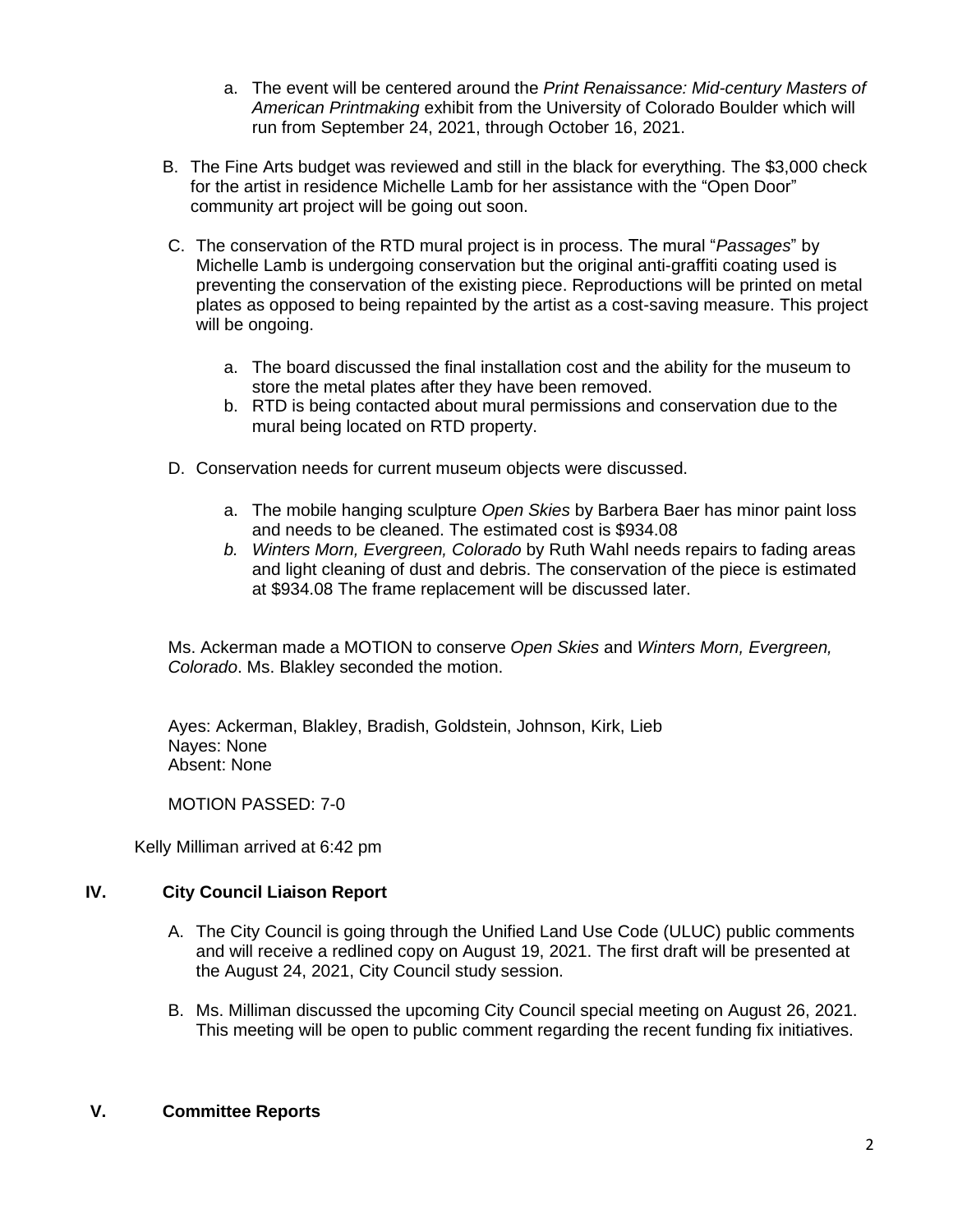## *SSP&RD Art Committee*

A. The committee liaison position remains vacant.

## *Littleton Arts and Culture Commission*

- A. Ms. Hankinson introduced Kate Eckel, Chair of the Arts & Culture Commission (ACC) and former Chair of the FAB.
- B. The Policy Subcommittee continues researching the potential benefit of a proposed lodging tax. They are reviewing fund sources and tax initiatives and a possible seat fee creation and implementation. Working with consultant Fabby Hilliard the information is being gathered and decisions will then be presented to City Council for review.
- C. The Programs Subcommittee continues working on identifying stakeholders in the arts and culture community in Littleton. This list will be shared with all stakeholders to provide collaborative opportunities. There will be a multitude of people on the stakeholder list.
	- a. Museum Exhibits Curator, Moira Casey, and Curator, Jennifer Hankinson are working with the GIS team to create a cultural database.
	- b. Gap Analysis will then be used to determine what is missing in the community and assist with the development of events, tours, programming, and engagement to fill in the gaps.

## **VI. Old Business**

- A. Ms. Casey and Ms. Hankinson updated the FAB on the difficulty they have faced with securing a juror for the 2022 Eye of the Camera (EOC) show, *Dignity Transformed.*  Due to this setback, the production timeline and schedule have become an issue. They presented the option of switching the 2022 EOC theme with the 2023 EOC theme *Space for Wonder.* 
	- a. The board discussed their concerns with the presented issues and how they can better develop the theme of *Dignity Transformed* for the 2023 EOC.

Ms. Blakley made a MOTION to delay the 2022 Eye of the Camera theme *Dignity Transformed* until 2023 and instead bring forward *Space for Wonder* as the theme for the 2022 Eye of the Camera. The board will then further develop the *Dignity Transformed*  theme and create a plan to assist with juror selection and a broader artist pool to develop more robust shows. Ms. Bradish seconded.

Ayes: Ackerman, Blakley, Bradish, Goldstein, Johnson, Kirk, Lieb Nayes: None Absent: None